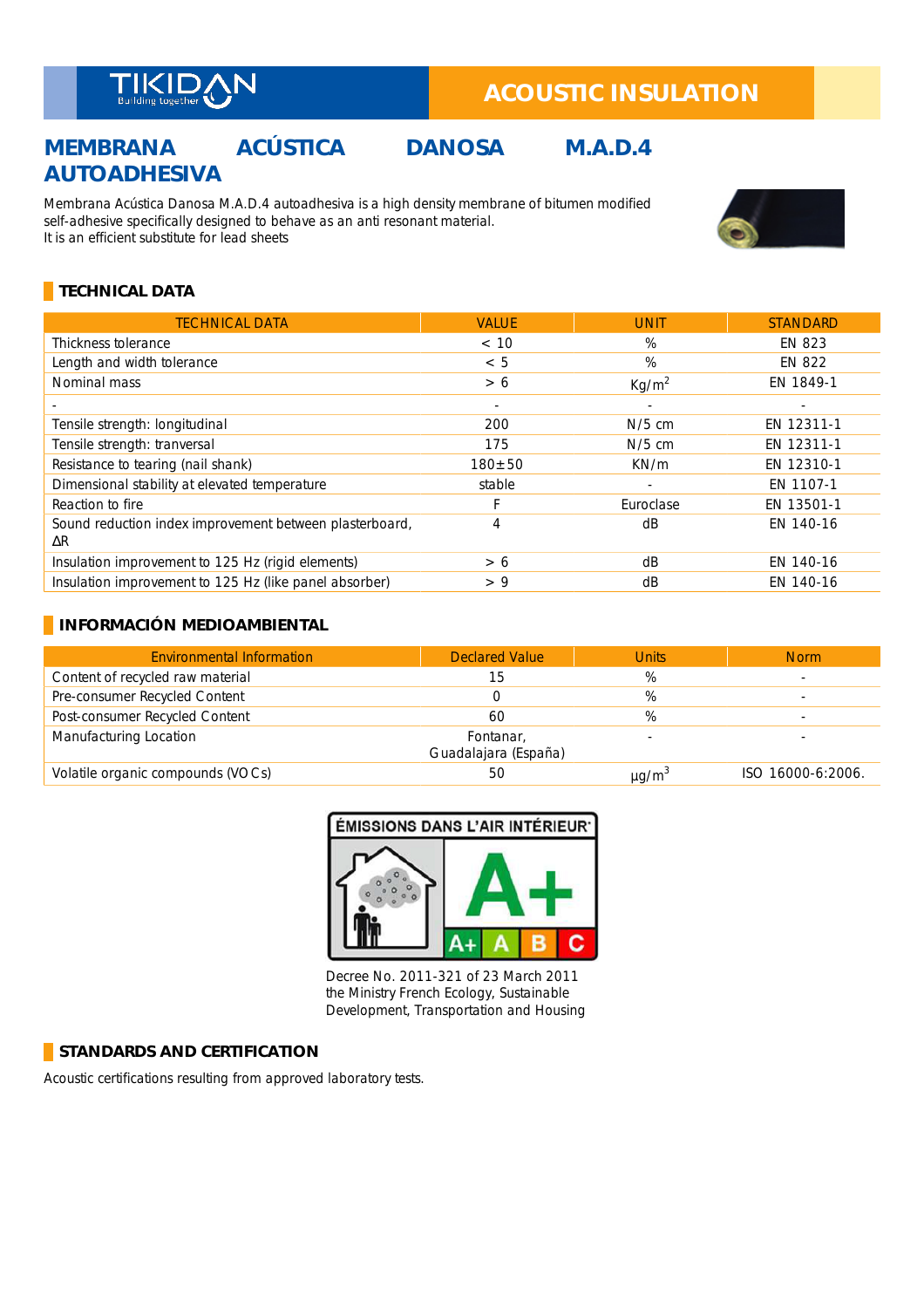# **MEMBRANA ACÚSTICA DANOSA M.A.D.4 AUTOADHESIVA**

| Laboratory    | Test (EN 140-3) No | <b>Result (EN 717-1)</b> |
|---------------|--------------------|--------------------------|
| L.G.A.I.      | 98.012.319         | $R_w = 33$ dB            |
| L.G.A.I.      | 98.012.316         | $R_w = 49$ dB            |
| L.G.A.I.      | 98.012.317         | $R_w = 57$ dB            |
| L.G.A.I.      | 98.012.318         | $R_w = 68$ dB            |
| LABEIN        | B130-134-H91       | $R_w = 65$ dB            |
| LABEIN        | B130-134-H94       | $R_w = 66$ dB            |
| <b>DANOSA</b> | 95/MAD/012         | $R_w = 39$ dB            |

## **SCOPE**

- Used between rigid elements such as plasterboards to improve the low frequency insulation.

- Used between spring elements (fibers, rock wool) to increase the overall insulation treatment, improving significantly against low frequencies through the membrane effect within mass-spring-mass system. \_

- It used as antiresonant material in industrial acoustic insulation, providing acoustic mass to the galvanized steel sheet.

## **PRESENTATION**

| <b>PRESENTATION</b> | <b>VALUE</b> | <b>UNIT</b>    |
|---------------------|--------------|----------------|
| Length              | ь            | m              |
| Width               |              | m              |
| Total thickness     |              | mm             |
| N° rolls per pallet | 30           | ud             |
| $m2$ per pallet     | 180          | m <sup>2</sup> |
| Product Code        | 610005       |                |



- 1. polyethylene film
- 2. modified bitumen<br>3. fibrealass  $(60 \text{ g/m})$
- 3. fibreglass  $(60 g/m<sup>2</sup>)$

### **INSTRUCTION FOR USE**

An installation of the Membrana Acústica Danosa M.A.D.4 autoadhesiva is shown in the following pictures: